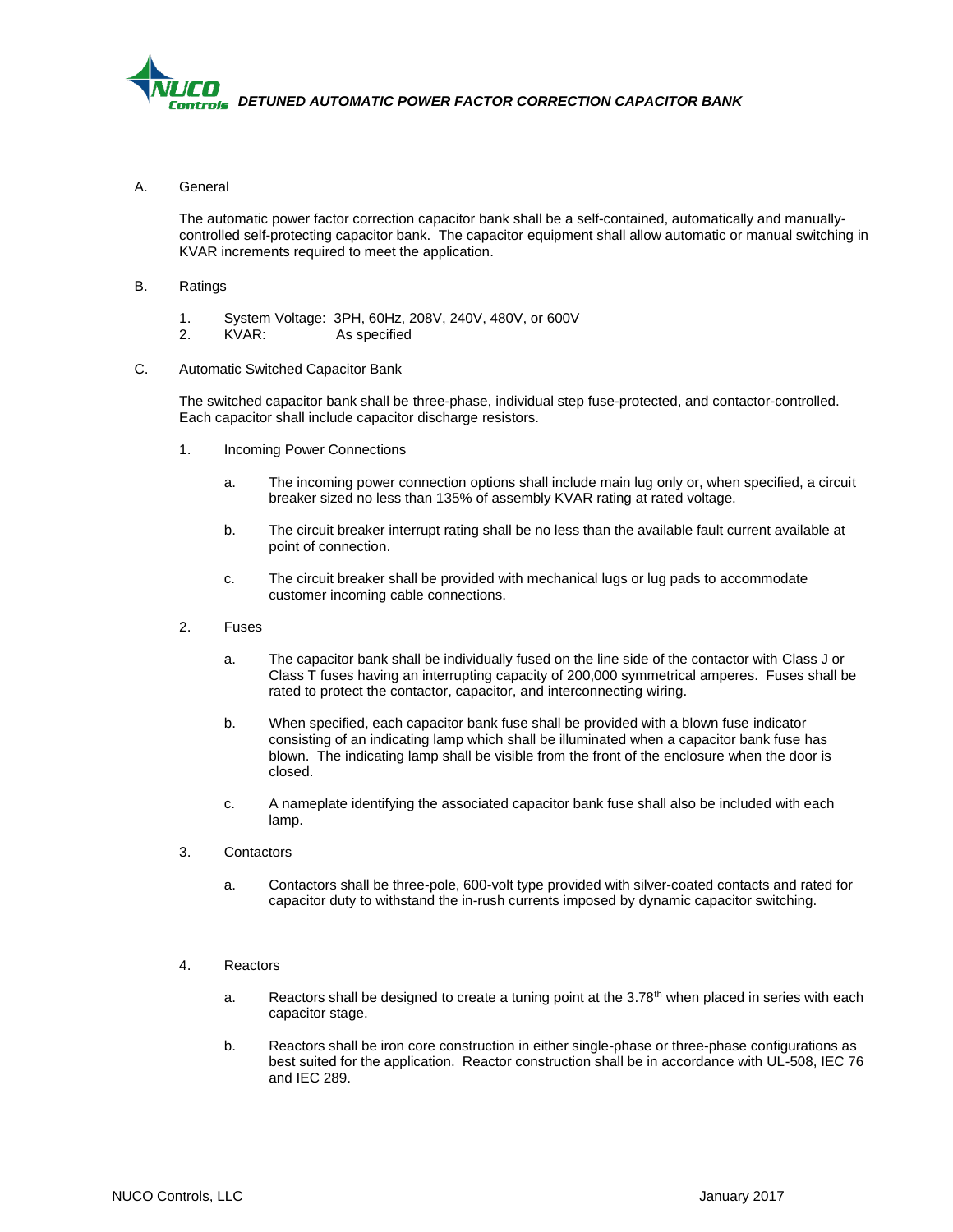

- c. Reactors may be constructed with either aluminum or copper windings and shall have solid copper terminals.
- d. Reactors shall utilize a 180 degree C (Class H) insulation system and operate at a maximum temperature rise of 115 degrees C, in a 50 degree C ambient.
- e. Fringing flux losses and extraneous magnetic fields shall be minimized by utilizing PolyGap<sup>TM</sup> construction to maximize the number of air gaps and minimize the length of any individual air gap.
- f. Reactors shall be vacuum and pressure impregnated using either epoxy or varnish.
- g. Reactors shall be electrically and thermally tested in accordance with the magnitudes of fundamental and harmonic frequency currents for which they were designed.
- h. The supplier shall furnish a test report of the actual reactor performance under specified harmonic currents when requested. The test report shall illustrate the temperature rise, watts loss and inductance when specified fundamental and harmonic currents are simultaneously applied to the reactor.
- i. Inductance tolerance of each reactor phase (coil) shall be -2% to +3% of the nominal inductance rating.
- j. Reactors shall be Hi-Pot tested between each coil to ground and coil to coil at 3kV for one minute.
- 5. Capacitors
	- a. Capacitors shall be dry-type of the self-healing type utilizing a UL-recognized pressure sensitive interrupter that disconnects all three phases in each capacitor cell. The pressure interrupter must break all three phase when it engages.
	- b. Capacitors shall be constructed with self-healing metalized polypropylene film and shall be designed with segmented film for maximum safety and protection against over voltage transients.
	- c. Losses shall be a no more than 0.5 watts per KVAR including losses associated with the discharge resistor.
	- d. Capacitors shall be able to carry continuous current of at least 1.5 times the nominal current corresponding to its KVAR rating, at full ambient temperature and altitude without the need to de-rate the capacitor cells voltage rating.
	- e. Capacitance tolerance shall be +/-5%.
	- f. Capacitors shall have a rated life expectancy of 20 years continuous operation at its full rated specification.
	- g. Capacitor cells shall be delta connected.
	- h. Capacitors shall include an integral discharge resistor to reduce the residual voltage to 50V or less within sixty seconds after the capacitor is disconnected from the power source.
	- i. Capacitors shall not have any PCB's.
	- j. Capacitors shall be suitable for continuous operation in ambient temperature from -40 $\rm ^{o}C$  (-40 $\rm ^{o}F)$ to +60 $^{\circ}$ C (140 $^{\circ}$ F) without de-rating.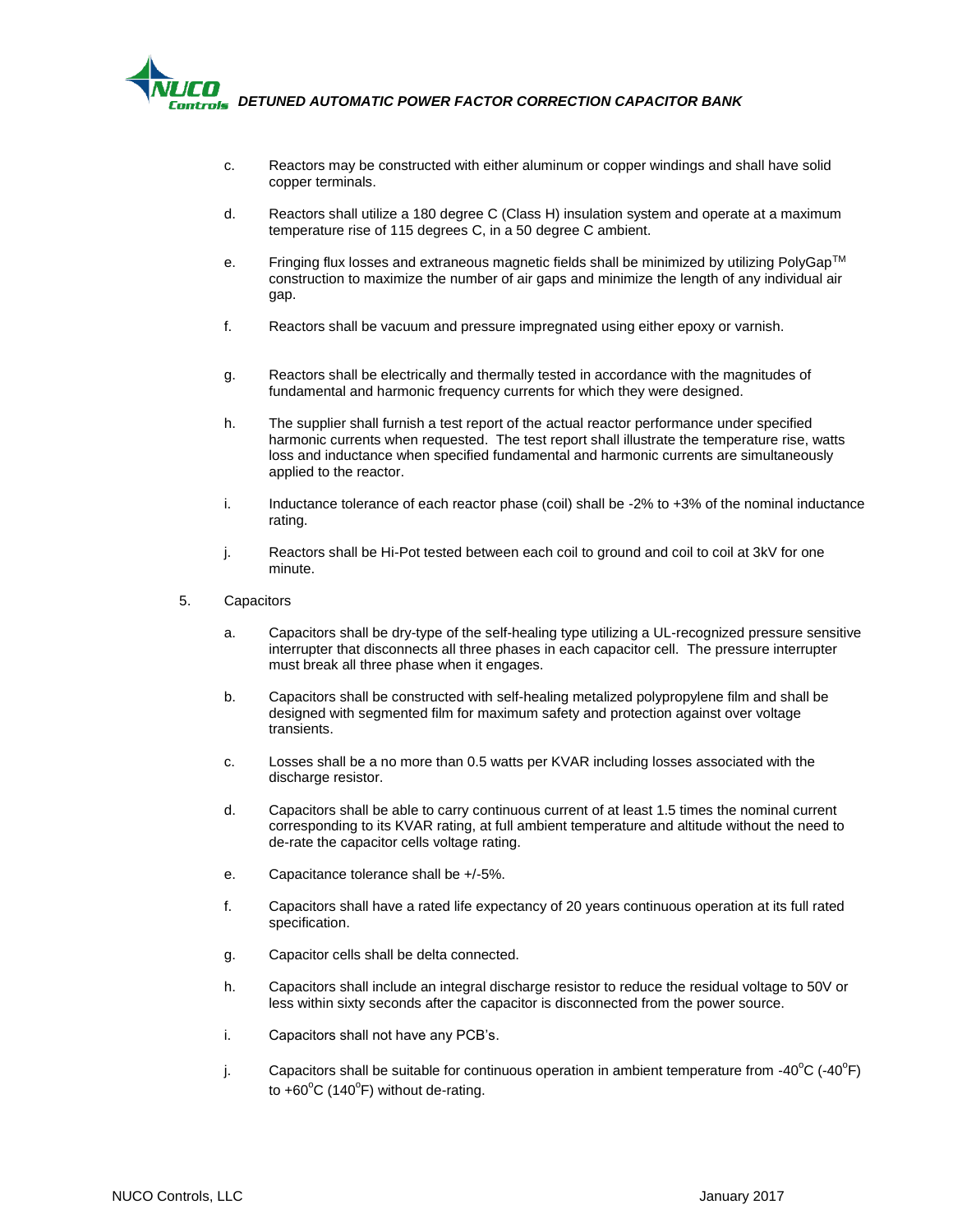

- k. Capacitors shall be suitable for use at altitudes up to 4000 meters (13,124 ft) without de-rating.
- l. Capacitors shall be suitable for use in non-condensing 95% relative humidity.
- m. The dielectric strength of the capacitor cells shall be tested at the factory as follows:
	- 1) Terminal-Terminal: 2.15 x Vrated for 2 seconds followed by 1.85 x Vrated for 18 seconds.
	- 2) Terminal-Case: 3.9kV for 2 seconds
- n. Capacitor cells shall be UL recognized per UL 810 and CSA approved per CSA C22.2, No 190- 1985 and C22.2 No 14-10.
- o. Capacitors cells shall be UL listed
- 6. Power Factor Controller

The power factor controller shall by a full featured controller utilizing a color touch screen to program, display, and monitor critical capacitor bank parameters and system data.

The power factor controller shall have the following characteristics:

a. Automatic or manual commissioning

The controller shall be capable of providing a fully automatic commissioning setup to minimize errors and to provide efficient startup assistance.

- b. Power and Harmonic Measurements
	- 1) Power
		- a) KW, KVAR, KVA, Voltage, Current, Power Factor and Night Power Factor
		- b) All measurements shall be averaged over a one second period
	- 2) Harmonics
		- a) Total harmonic distortion on voltage and current
		- b) Individual voltage and current harmonics from the  $2<sup>nd</sup>$  through the 49<sup>th</sup> harmonic
		- c) Individual voltage and current harmonics shall be able to be displayed in a table format or a bar graph
- c. Protection

The power factor controller shall be fully programmable to set the following protections:

- 1) Minimum voltage level, maximum voltage level, maximum current level, maximum voltage distortion level.
- 2) Temperature protection when optional temperature probes are used
- 3) One external input is allowed to disconnect the capacitor bank based on a desired external protection scheme.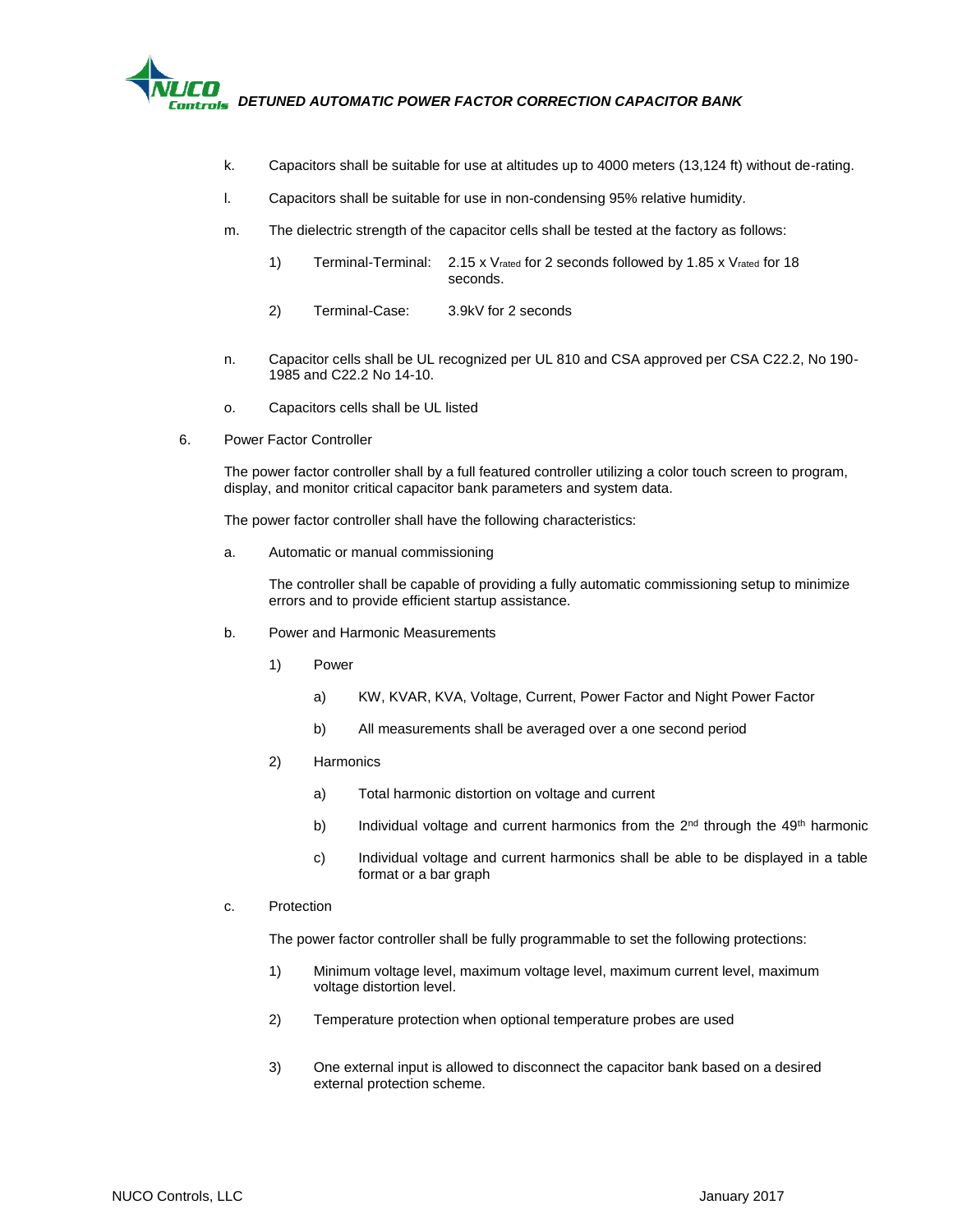

- 4) Warning signal for minimum voltage level, maximum voltage level, maximum current level, maximum voltage distortion level.
- d. Diagnosis

The following bank monitoring features shall be available from the power factor controller:

- 1) Diagnosis
	- a) Lists the total number of operations of each capacitor output relay since the power factor controller has been manufactured
- 2) Test Function
	- a) Allows testing of the alarm relay, fan relay and each capacitor output relay
- 3) Alarm Logging
	- a) Lists the last five alarm messages with a real time stamp
- 4) Real Time Clock
	- a) A real time clock shall be included in the power factor controller including the date and time
	- b) The real time clock shall be backed up by a battery in case of power loss
- e. Event Logging

The power factor controller shall be able to log the amount of time a measured value has exceeded a minimum and maximum threshold.

The following parameters may be set with a minimum and maximum threshold for the event log feature:

- a) Voltage, Current, and Frequency
- b) KW, KVAR, KVA
- c) Missing Reactive Power
- d) Voltage and Current Total Harmonic Distortion
- e) Temperature
- f. Communications

The power factor controller shall be able to communicate via MODBUS RS485 with an optional communication adapter.

- g. Technical Data
	- 1) The controller shall be capable of operating in a temperature range from -10 $^{\circ}$ C to 70 $^{\circ}$ C
	- 2) All programmable parameters shall be saved in non-volatile memory
	- 3) The controller shall be insensitive to harmonics during its operation